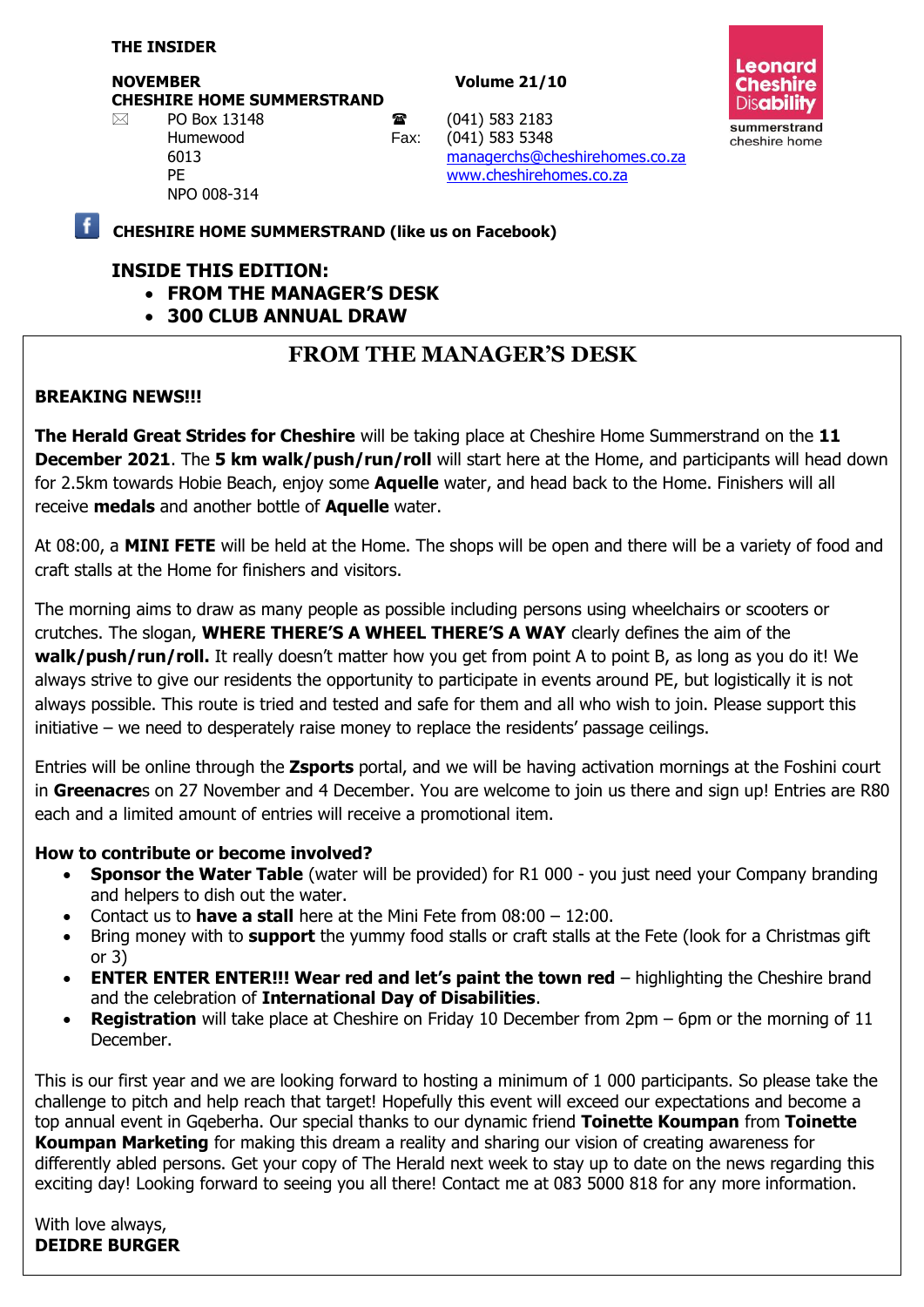| <b>FUNDRAISING REPORT</b><br>(SEPTEMBER 2021)                                                                                                                           |                                                                 | 300 CLUB 2021                                                                                                                                                                                                                                                                                                                                                                   |
|-------------------------------------------------------------------------------------------------------------------------------------------------------------------------|-----------------------------------------------------------------|---------------------------------------------------------------------------------------------------------------------------------------------------------------------------------------------------------------------------------------------------------------------------------------------------------------------------------------------------------------------------------|
| <b>FUNDRAISING:</b><br><b>WOT NOT SHOP</b><br><b>CLOTHES GALORE</b><br><b>COFFEE SHOP</b><br><b>BOOKS</b>                                                               | R 8 780<br>R 13 360<br>R 1 500<br>R 1 455                       | Our 300 Club fees are a <b>once-off payment</b> of <b>R120 per</b><br>year. There are monthly draws of R300 (1 <sup>st</sup> ), R150 (2 <sup>nd</sup> ),<br>and R75 $(3rd)$ for members!<br>We are aiming to have 300 members for 2021 and we only<br>have 111 members to date (1 November)!<br>At the end of each year one lucky member stand the chance of<br>winning R1 000! |
| <b>LORENZO CORDANI</b><br><b>BABY BLANKET</b><br><b>DONATIONS:</b><br><b>K SUBRAMONY</b><br>KITTY DE ROER<br><b>MAXI JACHENS</b><br><b>GFM</b><br><b>MY SCHOOL CARD</b> | R 250<br>R 1 500<br>R 100<br>R 400<br>R 300<br>R 2 500<br>R 560 | <b>PLEASE SUPPORT THIS FUNDRAISING INITIATIVE &amp;</b><br><b>SEE ATTACHED 300 CLUB FORM FOR 2021!</b><br>300 CLUB WINNERS (OCTOBER):<br>1. VERNON NAIDOO (59)<br>2. GRAHAM GORDON (48)<br>3. PAT RHEEDER (24)                                                                                                                                                                  |
| <b>JOAN ANDERSON</b><br><b>LOIS GARDNER</b><br><b>ARETT FOURIE</b><br><b>TRONEL RABE</b><br><b>DELENE GERBER</b>                                                        | R 100<br>R 100<br>R 100<br>R 1 000<br>R 700                     | <b>THOUGHT OF THE MONTH</b><br>"In helping others, we shall help ourselves, for whatever good<br>we give out completes the circle and comes back to us."<br>- Flora Edwards -                                                                                                                                                                                                   |

# **ATTENTION ALL 300 CLUB MEMBERS!**

The year is drawing to a close and it is time for our big **ANNUAL R1 000 DRAW** for all the **300 Club members** of **2021** on **Wednesday 24 November**.

The monthly **November** & **December** draw will also take place on the same day.

Due to the current Covid -19 restrictions, the draw will take place at the Home in the presence of our Board members only.

Winners will be **contacted directly** and we will also share the details with all the current 300 Club members, as well as on our Facebook page and website!

Please see attached **300 Club Membership Form**…there is still time to enter for this year's draw and we sincerely hope that you will subscribe for next year's **300 Club** (only **R120** per year)!

## **CONGRATULATIONS!**

The draw for the **Flight around the Bay in a private Sling 2** raffle took place on 2 November and the lucky winners are **Kasum Gaind** (Flight winner), **Angela Harrison** (Flight winner), **Rob Godlonton** (Mastertons Hamper), **Meryl du Plessis** (Mastertons Hamper), **Dino Salerno** (Mastertons Hamper) and **Shane Pugh** (Mastertons Hamper)!

Congratulations to all the winners and special thank you to everyone who bought tickets for the draw. Through your support this fundraiser raised a whopping **R15 500** for the Home's coffers.

Special thank you to all the prize sponsors and to **Nicole and Sam** for being the driving force behind this very successful fundraiser!

#### **WELCOME TO OUR CHARITY SHOPS:** OUR CHARITY SHOPS ARE **OPEN TO THE PUBLIC** ON

### **FRIDAYS 10 – 2PM SATURDAYS 8:30 – 12**

\* CLOTHES GALORE \* BOOK BARN \* \* WOT NOT SHOP \* COFFEE SHOP \* (CASH OR CARD) We gladly accept donations of unwanted items, pre-loved clothes, linen & any household items.

### PLEASE CONTACT THE HOME ON 041 583 2183 for more info!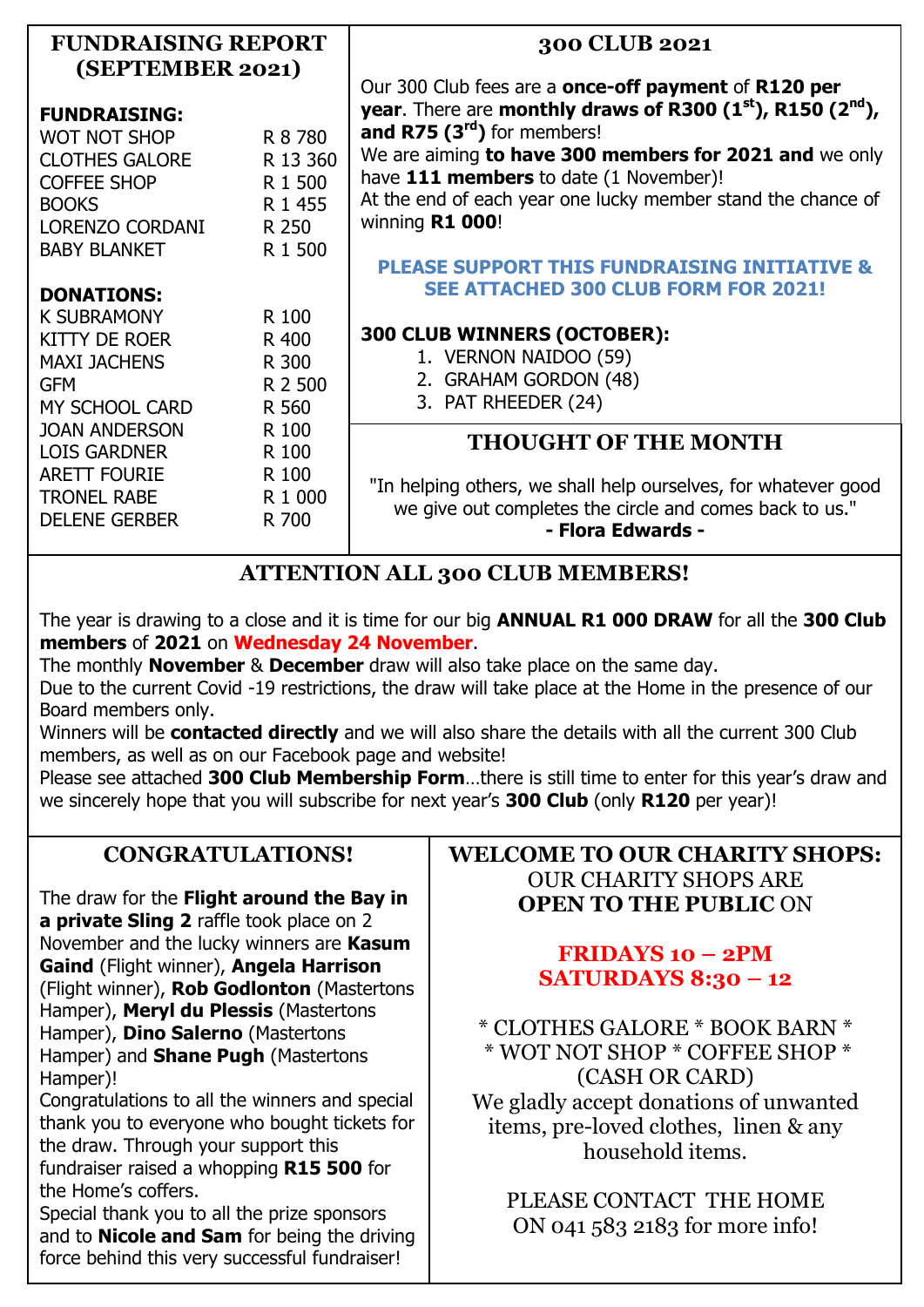### **COVID-19 LOCKDOWN RESTRICTIONS TO CONTINUE AT CHESHIRE HOME SUMMERSTRAND**

- Visitors are to make an **appointment** with the office prior to the visit.
- Visiting hours are between **8am and 5pm**.
- Visiting hours to be weekdays, unless prior consultation with the Manager.
- PLEASE still wear your mask and distance yourself.
- Visits at **gate allowed anytime** please sanitize parcels being handed over the fence.
- Please maintain a **2m distance** when visiting at the gate.
- Residents may go on **visits or for holidays** vaccinated residents will need to isolate for 5 days upon return (unvaccinated residents will need to isolate for 10 days). If any symptoms arise, this will obviously change. Also, please note that it does take a few days for symptoms to manifest so we will monitor closely.
- Please be sensible when/if your family comes home  $-$  we don't want Covid spreading through the home – staff being off sick is very costly. And we cannot afford any resident to get sick.
- **Medical visits** are still allowed.
- Shops are open on **Fridays** (10-2pm) and **Saturdays** (8:30-12). If you are visiting, please still respect all safety protocols.
- **No visitors** allowed in the **bedrooms or in the rest of the Home**.

# **THIS & THAT**

\* **Staff members** on **leave** this month are: **Lawrence Kinzela** (Care Worker) and **Hilda Mavikela** (Care Worker). We wish them both a wonderful well-deserved rest!

\* **NEW APPOINTMENT**: We would like to welcome **Sr. Dudu**, Signoria Nyweba, as the new **Head of Care** of the Home. We wish her every success as part of the Cheshire Family!

\* We wish to thank all the **companies** and **individuals** that support our Home through **monetary donations**…we are so grateful for the overwhelming support! Fundraising is so challenging, therefore funding is limited and yet expenses continue as normal.

\* **OLLIMove: OLLI**, the acronym for **One Land Love It**, is a Non Profit Company focused on rhino conservation. They are focused on raising awareness and challenging ordinary people to consider what they have in their hands that will make a difference in the world today! Thank you to **Wayne &** 

**Nikki Bolton** from OLLI for the lovely visit and presentation on rhino conservation on 21 October! \* We were asked to participate in a disability awareness promotion video for **Rooftop Productions,**  as required by the **WHO.** Residents were selected and asked to engage in ball games, yoga stretches and disability golf within their range of ability. We cannot wait to see the program.

\* **Band Practise** has been initiated by **Liz Bullock** and the residents are loving this activity! They did their first performance at the **Dolphin Gavel Club's 6 th birthday** on 28 October!

\* **ARTS & CRAFTS:** The residents, guided and assisted by Sam, made the most beautiful flamingos in support of the **Flamingo Fund** (Cancer – October Cancer month) and will be handed over to the Flamingo Fund in support of those suffering from Cancer.

# **NOVEMBER BIRTHDAYS**

| 2 <sup>ND</sup>  | <b>CORNELIUS MARX</b>            |
|------------------|----------------------------------|
| 7 <sup>TH</sup>  | IRENE AARONS (SHOP VOLUNTEER)    |
| $16^{TH}$        | <b>WENDY GOIBA (CARE WORKER)</b> |
| $21^{ST}$        | <b>CATHY SIMPSON</b>             |
| 25 <sup>TH</sup> | <b>JIMMY SMITH-BELTON</b>        |
|                  | (SHOP VOLUNTEER)                 |
| 27 <sup>TH</sup> | <b>GLORIA LIBI (CARE WORKER)</b> |
| $\neg$ $\neg$ TH | $CATIN$ $TPLICMI C$ $CURRITD$    |

 $27$ CATHY ERASMUS (CLEANER)

Disabled people live, breathe, learn, teach, eat, work, get parking tickets, aspire, loaf, make love, raise families, make friends, laugh, celebrate, mourn, cry, pay taxes, and die. Disabilities are neither focal points, nor something to be ignored. They are facts of life, which each disabled person deals with and adapts to.

As an able bodied person you are potentially a part of every disabled person's environment, an environment that can be as hostile, neutral or welcoming as you make it. Please make the adaptations needed to interact with disabled people in a positive way – it is well worth the effort.